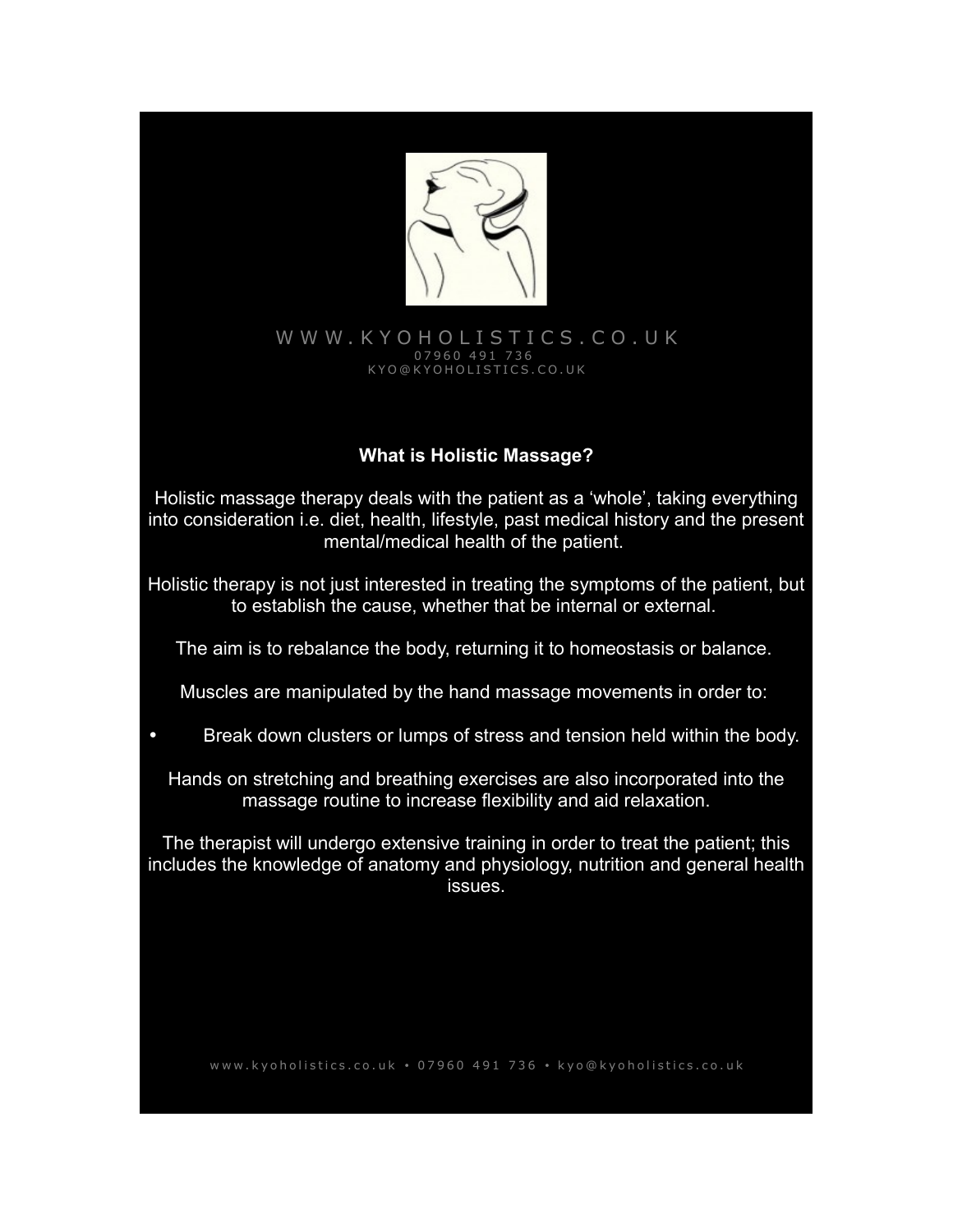

### WWW.KYOHOLISTICS.CO.UK 0 7 9 6 0 4 9 1 7 3 6 K Y O @ K Y O H O L I S T I C S . C O . U K

### **The Treatment**

The therapist will administer:

multiple massage strokes pressure & holistic techniques stretching & breathing exercises to stimulate organs and body systems.

Base oils are used to lubricate the skin during treatment which have beneficial effects on the skin;

> increasing moisture improve skins appearance

The therapist will offer advice to prolong the effects of the treatment between visits. Patients will usually feel and see an improvement in both mental and physical well being as the treatments progress.

Music is sometimes used as an aid to relax the patient.

Treatments can be tailored to either stimulate or relax patients depending on their preference.